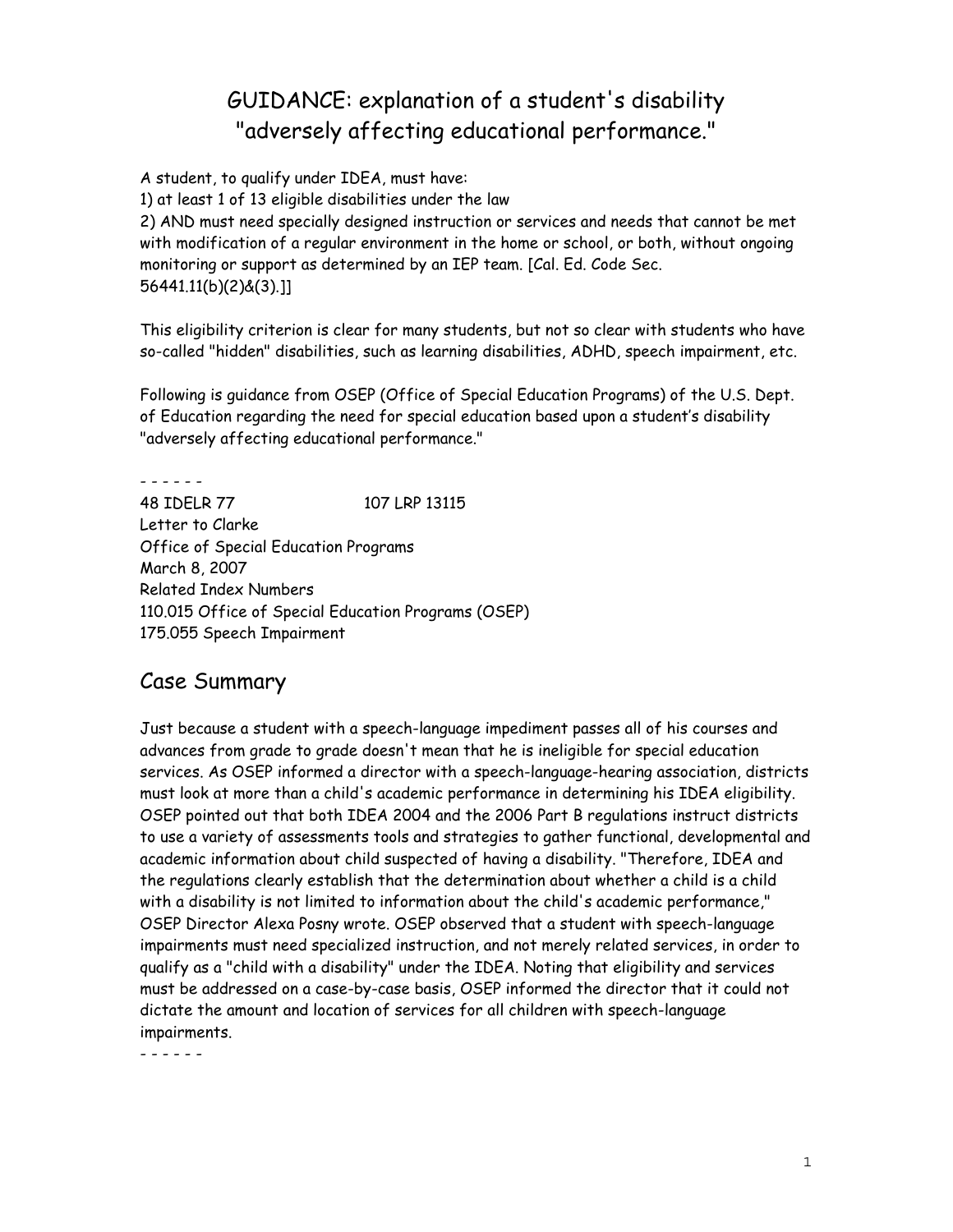# Full Text Letter of Guidance from OSEP Director Alexa Posny

Catherine D. Clarke, Director Education and Regulatory Advocacy American Speech and Hearing Association 44 North Capitol Street, NW Suite 715 Washington, D.C. 20001

#### Dear Ms. Clarke:

This is in response to your letter of November 25, 2006 in which you request guidance and/or clarification of the final Part B regulations, implementing the Individuals with Disabilities Education Act (IDEA), as amended by the IDEA Improvement Act of 2004, I apologize for the delay in responding.

First, you request clarification that the policy on when a speech or language impairment "adversely affects educational performance" as described in a May 30, 1980 letter from the Department of Health, Education and Welfare to Diiblinske remains the policy of the U.S. Department of Education, Office of Special Education Programs (OSEP). Under 34 CFR § 300.8(c)(11), "speech or language impairment means a communication disorder, such as stuttering, impaired articulation, a language impairment, or a voice impairment, that adversely affects a child's educational performance." It remains the Department's position that the term "educational performance" as used in the IDEA and its implementing regulations is not limited to academic performance. Whether a speech and language impairment adversely affects a child's educational performance must be determined on a case-by-case basis, depending on the unique needs of a particular child and not based only on discrepancies in age or grade performance in academic subject areas. Section 614(b)(2)(A) of IDEA and the final regulations at 34 CFR § 300.304(b) state that in conducting an evaluation, the public agency must use a variety of assessment tools and strategies to gather relevant functional, developmental, and academic information. Therefore, IDEA and the regulations clearly establish that the determination about whether a child is a child with a disability is not limited to information about the child's academic performance. Furthermore, 34 CFR § 300.101(c) states that each State must ensure that a free appropriate public education (FAPE) is available to any individual child with a disability who needs special education and related services, even though the child has not failed or been retained in a course or grade, and is advancing from grade to grade.

It is important to note that under 34 CFR § 300.8, a child must meet a two-prong test to be considered a child with a disability: (1) have one of the specified impairments (disabilities); and (2) because of the impairment, need special education and related services. If a child has one of the impairments, but needs only related services and does not need special education the child is not a child with a disability (see 34 CFR § 300.8(a)(2)(i)). However, 34 CFR  $\$$  300.8(a)(2)(ii) provides that if, consistent with 34 CFR  $\$$  300.39(a)(2), the related services required by the child, are considered special education rather than a related sendee under State standards, the child would be considered to be a child with a disability.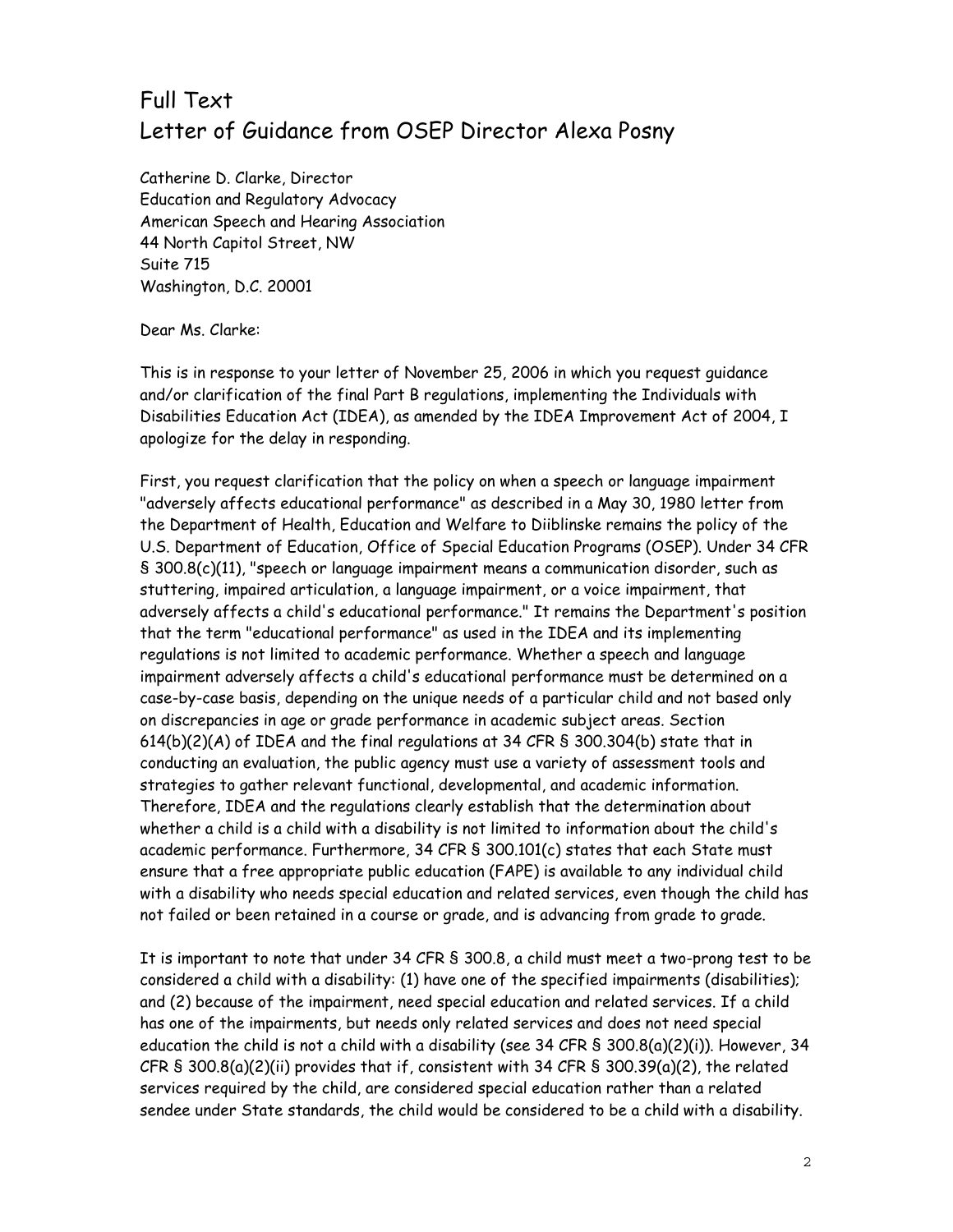Based on section 607(e) of the IDEA, we are informing you that our response is provided as informal guidance and is not legally binding, but represents an interpretation by the U.S. Department of Education of the IDEA in the context of the specific facts presented.

- - - - -

…

## **More information:**

**excerpts from "Special Education Rights and Responsibilities" (SERR):** 

### **SERR Chapter 1 Question 2(A): How does the school district determine whether my child has a learning disability?**

If a student has a severe discrepancy between his ability (as measured by intelligence testing) and his achievement (as measured by standardized tests of academic achievement), it can be assumed that something is getting in the way of the learning that would otherwise be expected for that student and that he has a learning disability. School districts no longer have to use this model, which is referred to as the "discrepancy model" in determining whether a child has a learning disability.

School districts may use, if they choose, "a process that determines if the child responds to scientific, research-based intervention as part of the evaluation procedures" instead of the discrepancy model. [20 U.S.C. Sec. 1414(b)(6).] This is the so-called RTI (response to interventions) model. The rules regarding what this process may involve, its effect on time lines, and how it will be implemented are being developed and will likely continue to evolve for a period of time. The authors of this manual will continue to monitor these developments and update readers when these processes are established.

### **SERR Chapter 1 Question 2(B):**

**Some categories of disability that qualify a student for special education require that the condition adversely affect educational performance. What does that mean?** 

Many schools evaluate whether a child's condition has an adverse affect on his educational performance strictly on the basis of grades or the child's scores on standardized tests. Although grades and, perhaps, standardized test scores may be one measure of educational performance, the law and the courts take a broader view. Especially when determining whether a child's educational performance was adversely affected by the child's emotional condition, the federal appellate court governing California requires that consideration also be given to a student's need for behavioral and emotional growth. [County of San Diego v. California Special Education Hearing Office, et al., 93 F.3d 1458, 1467 (9th Cir. 1996).] Although some students test well when taking standardized tests, the law does not require poor standardized test scores in order to find an adverse affect on educational performance. The courts have established that a child's educational needs include academic, social, health, emotional, communicative, physical, and vocational needs. [Seattle School Dist. No. 1 v. B.S., 82 F.3d 1493, 1500 (9th Cir. 1996).]